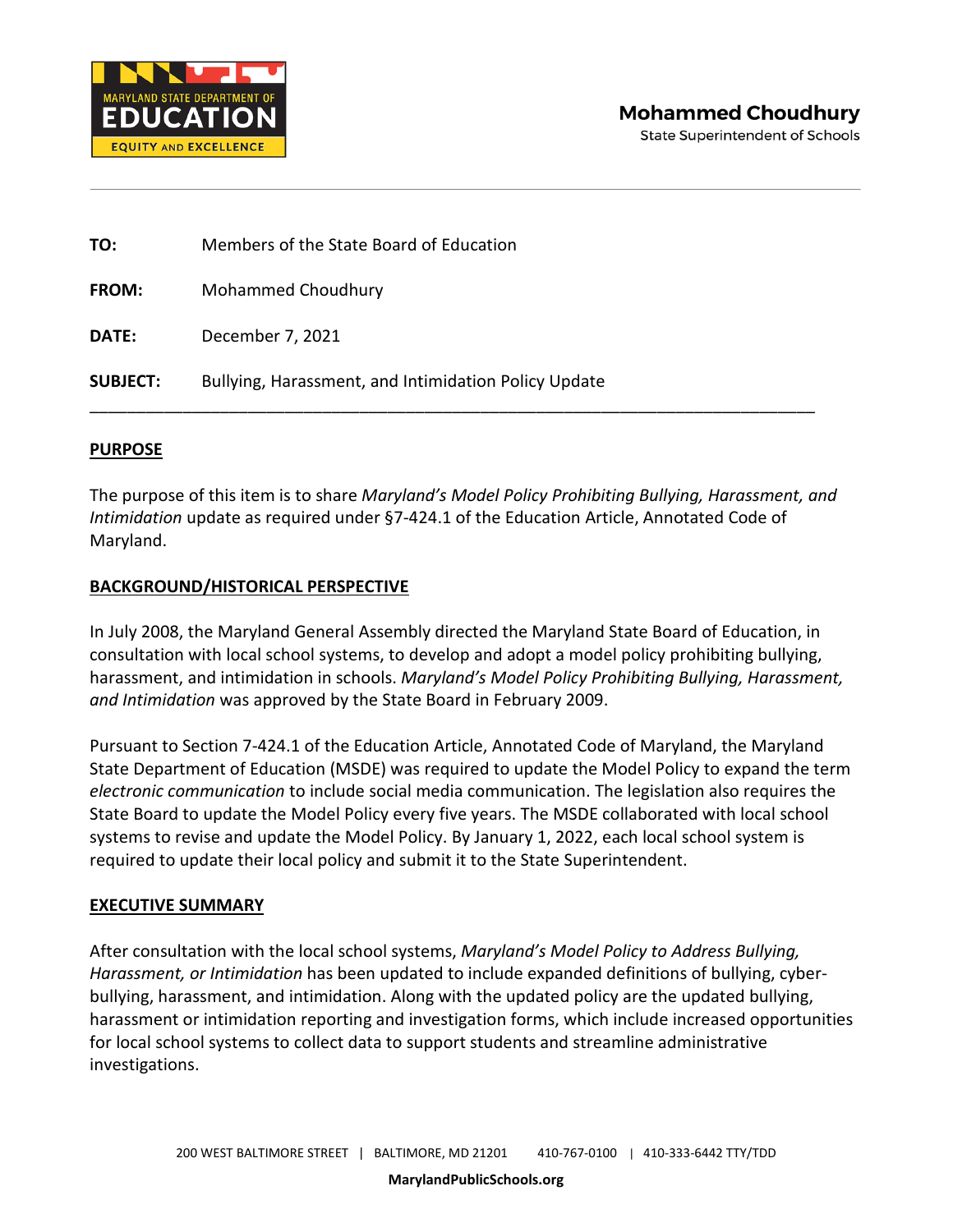Maryland State Board of Education December 7, 2021 Page 2

## **ACTION**

The MSDE requests approval of *Maryland's Model Policy Prohibiting Bullying, Harassment, and Intimidation,* which expands definitions of bullying, cyber-bullying, harassment, and intimidation to provide more specificity for schools when addressing situations of bullying, harassment, or intimidation. The model policy addresses language on the prohibition of bullying, harassment, or intimidation of any person on school property or at school-sponsored functions or by the use of electronic technology at a public school, expectations for communication to students, parents, and staff, procedures for reporting acts of bullying, procedures for providing notice of an act of bullying, investigation strategies, and standard consequences and remedial actions. Interventions, prevention, and requirements for professional learning are included in the model policy.

In addition, the MSDE requests an extension for the local school systems to update their model policies to align with *Maryland's Model Policy Prohibiting Bullying, Harassment, and Intimidation*  from January 1, 2022, to February 15, 2022.

## **ATTACHMENT:**

*Maryland's Model Policy Prohibiting Bullying, Harassment, and Intimidation*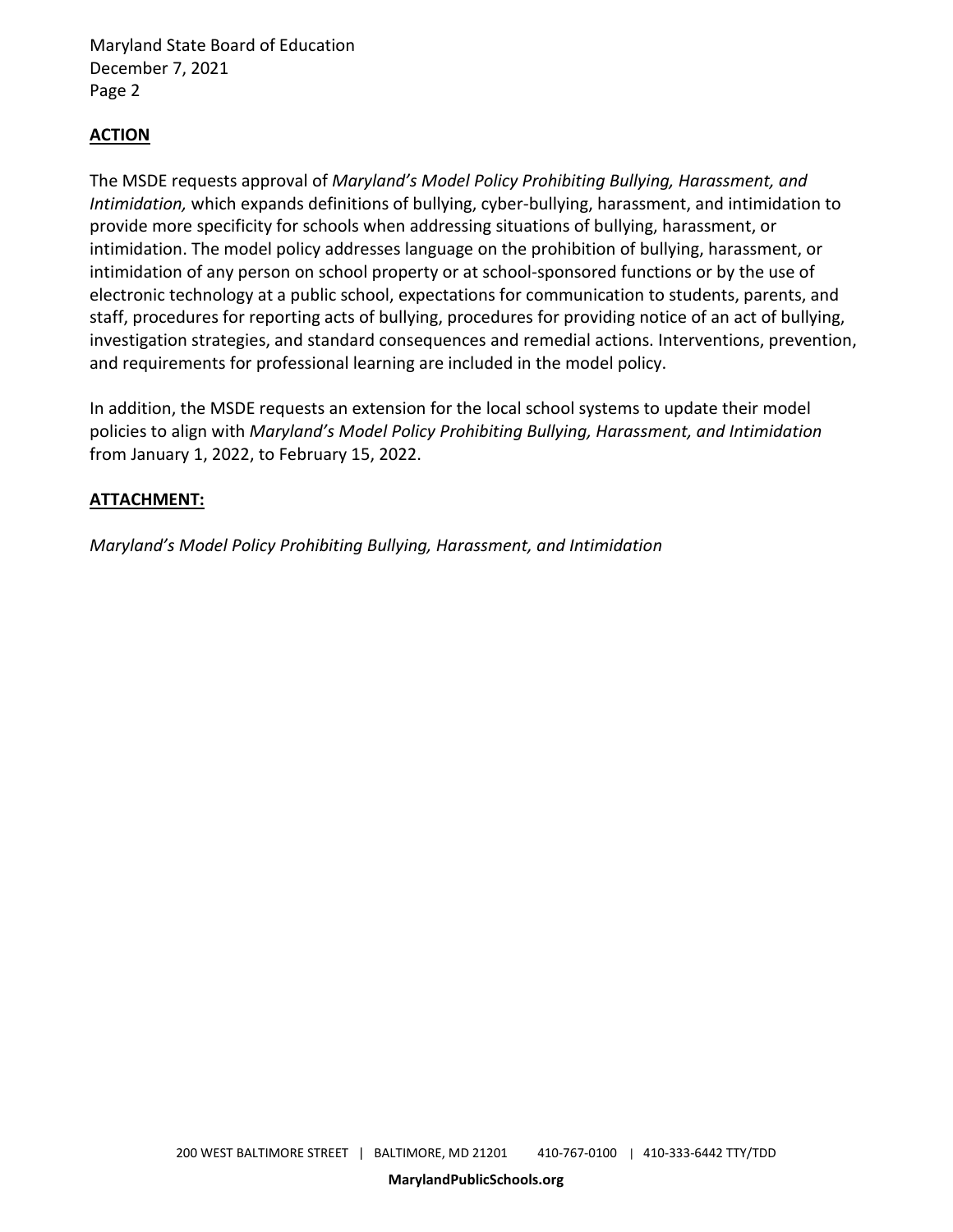## **Maryland's Model Policy to Address Bullying, Harassment, or Intimidation 2021 Update**

## **Introduction and Background**

**Maryland's Model Policy to Address Bullying, Harassment, or Intimidation** was last updated in 2016. Education Article §7–424.1. b(3) of the Maryland Annotated Code states that by "September 1, 2016, and every 5 years thereafter, the State Board, after consultation with local school systems, shall update the model policy required under paragraph (1) of this subsection."

In March 2021, a bullying prevention outreach was initiated by MSDE to learn more about the bullying prevention landscape across the State to gather feedback from the local school systems in order to update the policy in a way that supports the evolving needs and expectations of the local school systems.

The MSDE developed a set of essential questions related to the model policy and the reporting and investigation forms to include professional development, communication, policies, and procedures related to reporting processes, investigations, and interventions. Each local school system had an opportunity to provide input. The results of the survey were used to help guide revisions to the model policy and the reporting and investigation forms. School systems were also encouraged to share their exemplary practices related to bullying prevention and interventions.

Incorporated into the model policy update was the feedback received from conversations with parents and caregivers who had reached out to the MSDE with questions and concerns. The feedback from the parents and caregivers was shared with the local school systems during individual meetings and suggestions were developed to strengthen the model policy to support increased school to home communication and parental/caregiver outreach specific to reporting, communication, and awareness of the model policy and the accompanying reporting and investigation forms.

Once the model policy and the Bullying, Harassment, and Intimidation Reporting and Investigation Forms were updated, a group of ten educators in roles across the State related to bullying prevention were invited to a meeting to provide further feedback on the model policy and forms.

A review of national research and evidence was also conducted to identify best practices and incorporate those best practices into Maryland's model policy or to validate that steps Maryland is taking to prevent bullying and harassment align with the research and best practices. The result of this work is incorporated into the model policy.

As students return to in-person instruction, it is critical, now more than ever, that school staff and other caring adults are provided the tools needed to support students who have been involved in situations of bullying, harassment, or intimidation. These strategies include increased awareness and knowledge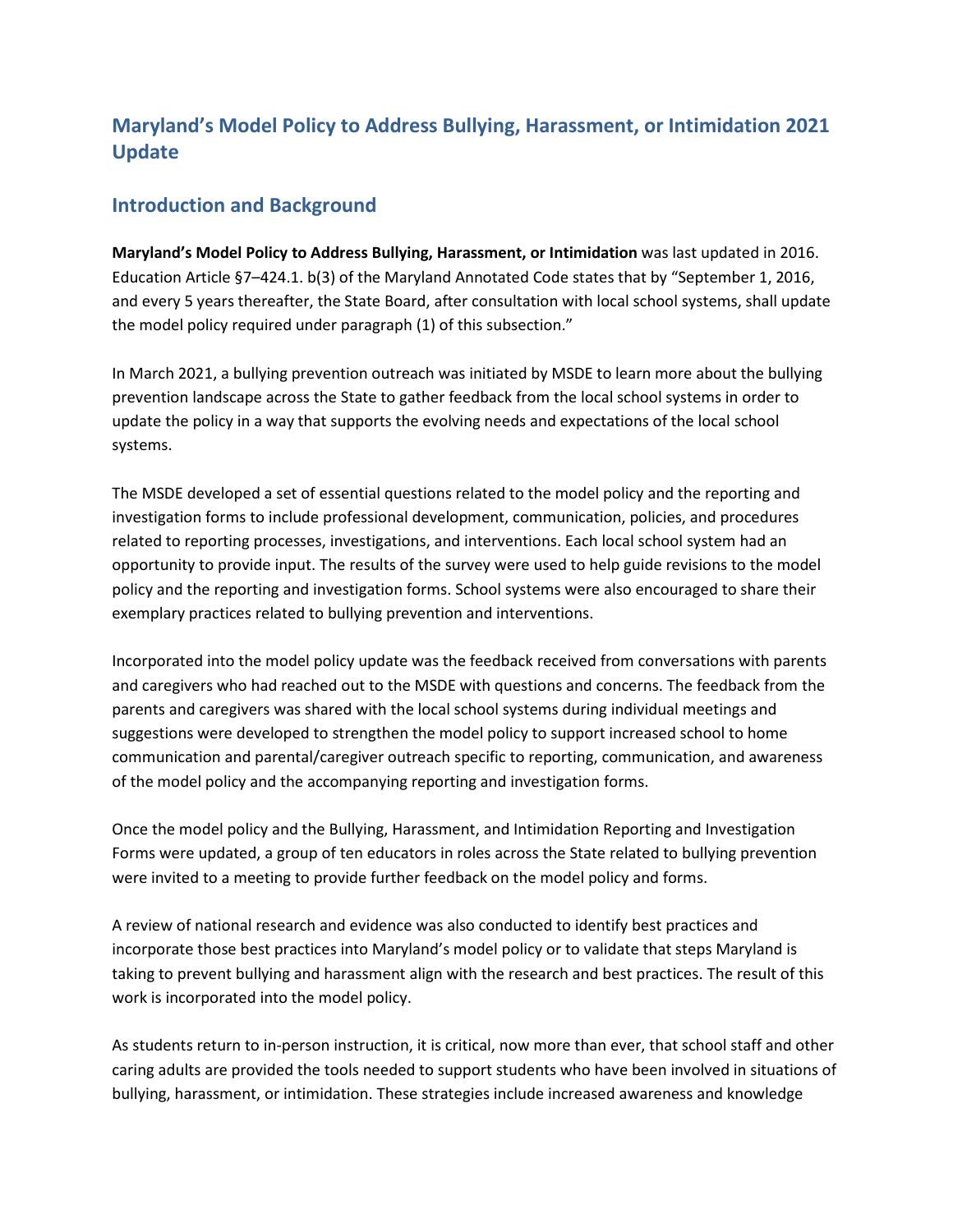about the potentially capricious nature of bullying behaviors, best practices for bullying prevention, and the skill set needed to assess the circumstances of a bullying situation to best provide a proper and effective response that mitigates the harm that has been done, reduces the risk of retaliation, and supports all students involved.

## **Directions for Local School Systems:**

The final version of Maryland's Model Policy to Address Bullying, Harassment, or Intimidation, updated for 2021, with the accompanying *Bullying, Harassment, or Intimidation Reporting Form* (Attachment 1) and *Bullying, Harassment, or Intimidation Incident Investigation Form*  (Attachment 2) incorporates this work and serves as a model for local school systems. Directions for developing the local school system's policy are incorporated into the State's Model Policy along with model language to be used in the local school systems policy.

In accordance with Section 7-424.1 – of the Education Article in the Annotated Code of Maryland, each local school system needs to update their policy based on Maryland's Model Policy to Address Bullying, Harassment, or Intimidation that prohibits bullying, harassment, or intimidation in all school settings. The local school system may adopt the State policy by incorporating the necessary detail appropriate to the school system. The local school system policy must also be developed in consultation with parents or guardians of students, school employees and administrators, school volunteers, students, and members of the community. For 2022, the update to the local school system policy must be completed by February 15, 2022. A link to the local school system's policy on bullying, harassment, or intimidation should be submitted to the MSDE at that time.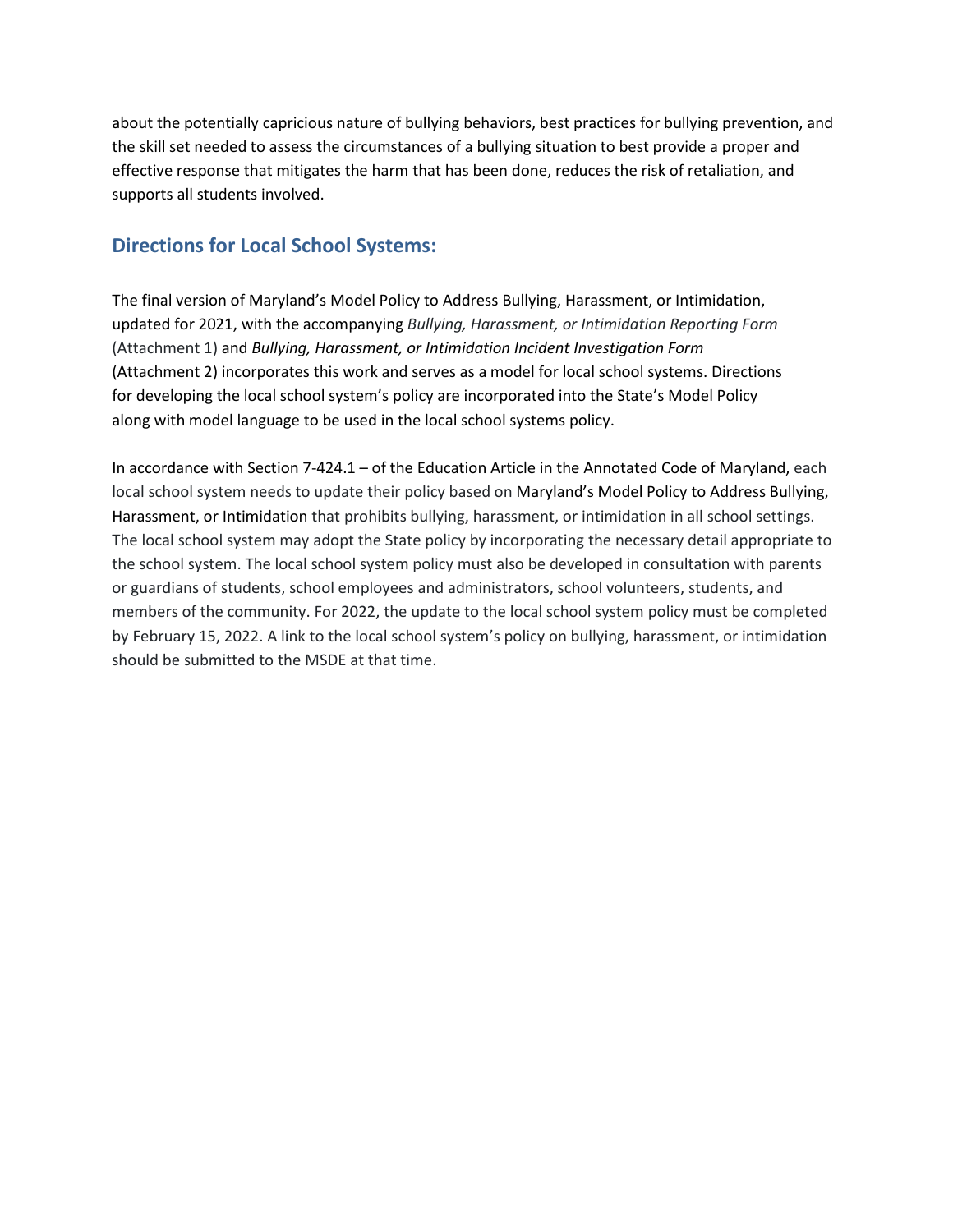# **Model Policy**

# **Bullying, Harassment, or Intimidation December 2021**

# **Maryland State Department of Education**

## **A. Purpose**

Instructions: The local school system's policy must include a section entitled purpose.

Maryland's Model Policy to Address Bullying, Harassment, or Intimidation, updated for 2021, with the accompanying *Bullying, Harassment, or Intimidation Reporting Form* (Attachment 1) and *Bullying, Harassment, or Intimidation Incident Investigation Form*  (Attachment 2) serves as a model for local school systems.

All students have the right to be free from bullying, harassment, or intimidation. The Maryland State Department of Education (MSDE) is committed to providing a safe, productive, and inclusive learning environment. Bullying problems are symptomatic of relationship problems best addressed holistically by students, schools, parents/caregivers, and the entire community. Maryland schools should be places where students are surrounded by caring adults who encourage students to treat others with kindness and empathy, while helping to build a relationship-focused, welcoming, supportive school environment fostering academic and personal growth for every student.

#### **B. Definitions**

Instructions: The local school system's policy must include, at a minimum, the following definitions. The local school system may add to the language that is provided.

1. Bullying – is unwanted, demeaning behavior among students that involves a real or perceived power imbalance. The behavior is repeated, or is highly likely to be repeated, over time. To be considered bullying, the behavior must be intentional and include: 1) *an imbalance of power* (students who bully use their physical, emotional, social, or academic power to control, exclude, or harm others), and 2) *repetition* (bullying behaviors happen more than once or are highly likely to be repeated based on evidence gathered).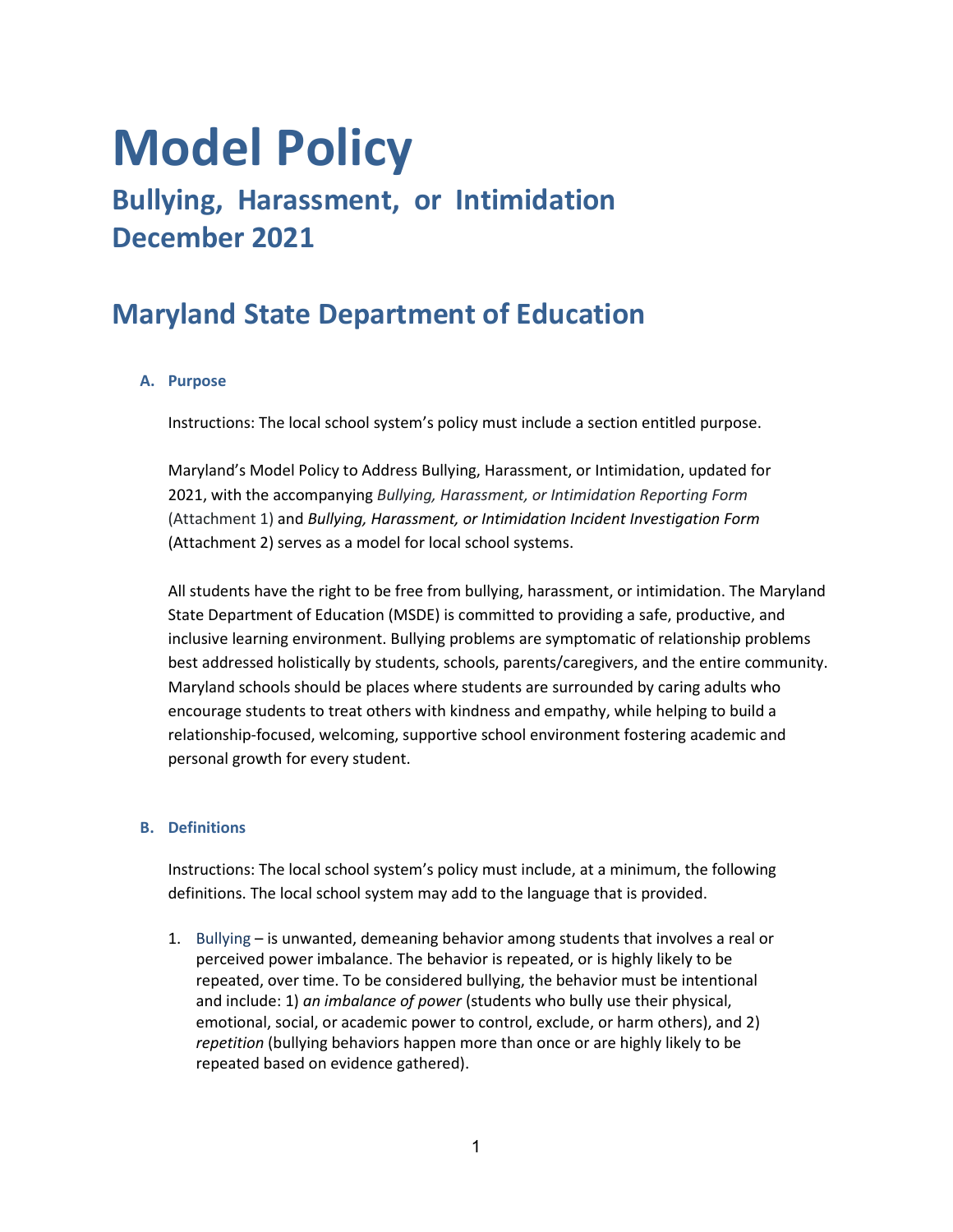- 2. Cyberbullying is bullying that takes place over digital devices like cell phones, computers, and tablets. Cyberbullying can occur through texting, apps, or online via social media, forums, or gaming where people can view, participate in, or share content. Cyberbullying includes sending, posting, or sharing negative, harmful, false, or hurtful content about another student. It can include sharing personal or private information about someone else causing embarrassment or humiliation.
- 3. Harassment includes actual or perceived negative actions that offend, ridicule, or demean another student with regard to race, ethnicity, national origin, immigration status, family/parental or marital status, sex, sexual orientation, gender identity, gender expression, religion, ancestry, physical attributes, socioeconomic status, physical or mental ability, or disability.
- 4. Intimidation is any communication or action directed against another student that threatens or induces a sense of fear and/or inferiority. Retaliation may be considered a form of intimidation.

#### **C. Limitations of Liability**

Model language: In accordance with the statute, a school employee who reports an act of bullying, harassment, or intimidation under the Education Article, Annotated Code of Maryland, Section 7-424.1 in accordance with the county board's policy is not civilly liable for any act or omission in reporting or failing to report an act of bullying, harassment, or intimidation under this section.

#### **D. Procedures**

Instructions: The local school system's policy must include a section on procedures that incorporates communication, reports of acts of bullying, provision of notice, investigation of acts of bullying, and standard consequences of acts of bullying. In certain sections, model language that must be included in the school system's policy is noted.

Model language: Bullying, harassment, or intimidation of any person on school property or at school-sponsored functions or by the use of electronic technology at a public school is prohibited in all Maryland schools. Reprisal or retaliation against individuals who report acts of bullying, harassment, or intimidation or who are victims, witnesses, bystanders, or others with reliable information about an act of bullying, harassment, or intimidation is prohibited in all Maryland Schools.

## 1. **Communication regarding the availability of the Bullying, Harassment, or Intimidation Reporting Form**

a. The *Bullying, Harassment, or Intimidation Reporting Form* (Attachment 1) should be used to report incidents of bullying, harassment, or intimidation. Additional information may be added to the form and steps may be added to the procedures for reporting. School systems are encouraged to develop or refine their own methods for providing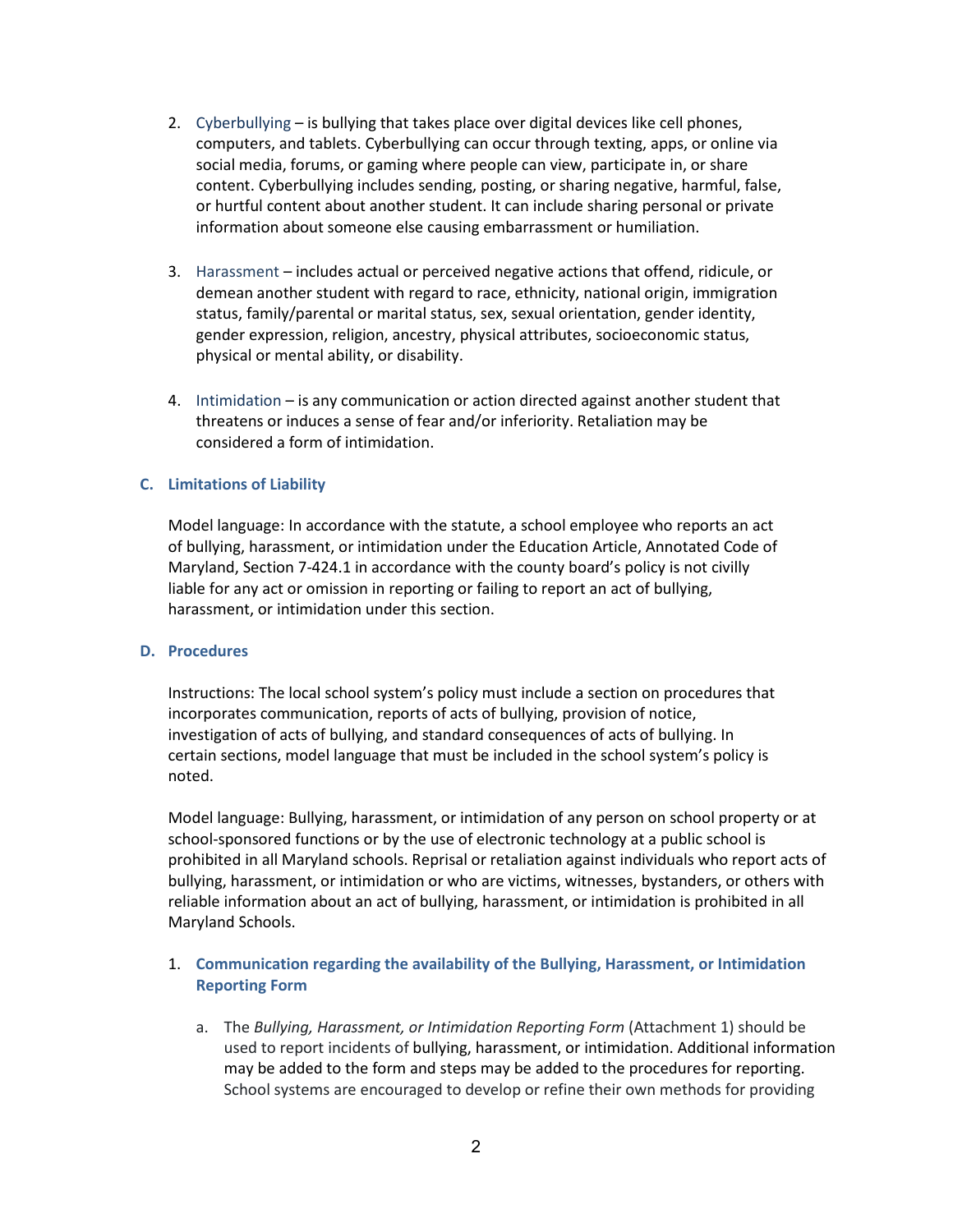information regarding the availability and use of this form consistent with the policies and procedures of their local boards of education. Local school systems should:

- i. Inform staff about the availability of the *Bullying, Harassment, or Intimidation Reporting Form* for use during opening-of-school meetings and then periodically throughout the school year.
- ii. Inform students about the availability of the *Bullying, Harassment or Intimidation Reporting Form* and its use during orientation sessions in classes during the first week of school.
- iii. Assist students upon request in completing the *Bullying, Harassment, or Intimidation Reporting Form* at school.
- iv. Publish a description of the use and availability of the *Bullying, Harassment, or Intimidation Reporting Form* in the school's student/parent handbook and in its Code of Conduct. Information may also be included in the beginning of the year packets/handbooks for students and parents/caregivers.
- v. Publish a description about the availability of the *Bullying, Harassment or Intimidation Reporting Form* and its use on the local school system's main website, which should include the capability for downloading the form or filling out the form online. Each local school system should have a user-friendly, online platform for students, staff, parents/caregivers, or close adult relative to be able to complete and submit the *Bullying, Harassment, or Intimidation Reporting Form* online.
- vi. Make the *Bullying, Harassment, or Intimidation Reporting Form* available in all schools in the main (front) office, counselor's office, and other locations determined by the local school system.

#### 2. **Report of Acts of Bullying, Harassment, or Intimidation**

a. *The Bullying, Harassment, or Intimidation Reporting Form* should be used to report alleged incidents of bullying, harassment, or intimidation that occurred during the current school year on school property, at a school-sponsored activity or event off school property, on a school bus, on the way to and/or from school, or through electronic communication on or off school property.

The following model procedures for reporting acts of bullying, harassment, or intimidation are presented but by no means limit school systems from implementing other or additional procedures for reporting acts of bullying, harassment, or intimidation. Local school systems are encouraged to develop or refine their own reporting procedures consistent with the policies and procedures of their local boards of education. Local school systems should:

- i. Investigate and intervene, as safety permits, quickly, and appropriately if a student complains that he/she is currently the targeted student of bullying, harassment, or intimidation.
- ii. Provide the student with a practical, safe, private, and age-appropriate way of discussing an incident of bullying, harassment, or intimidation if a student expresses a desire to do so.
- iii. Reduce the barriers that prevent both targeted students and student bystanders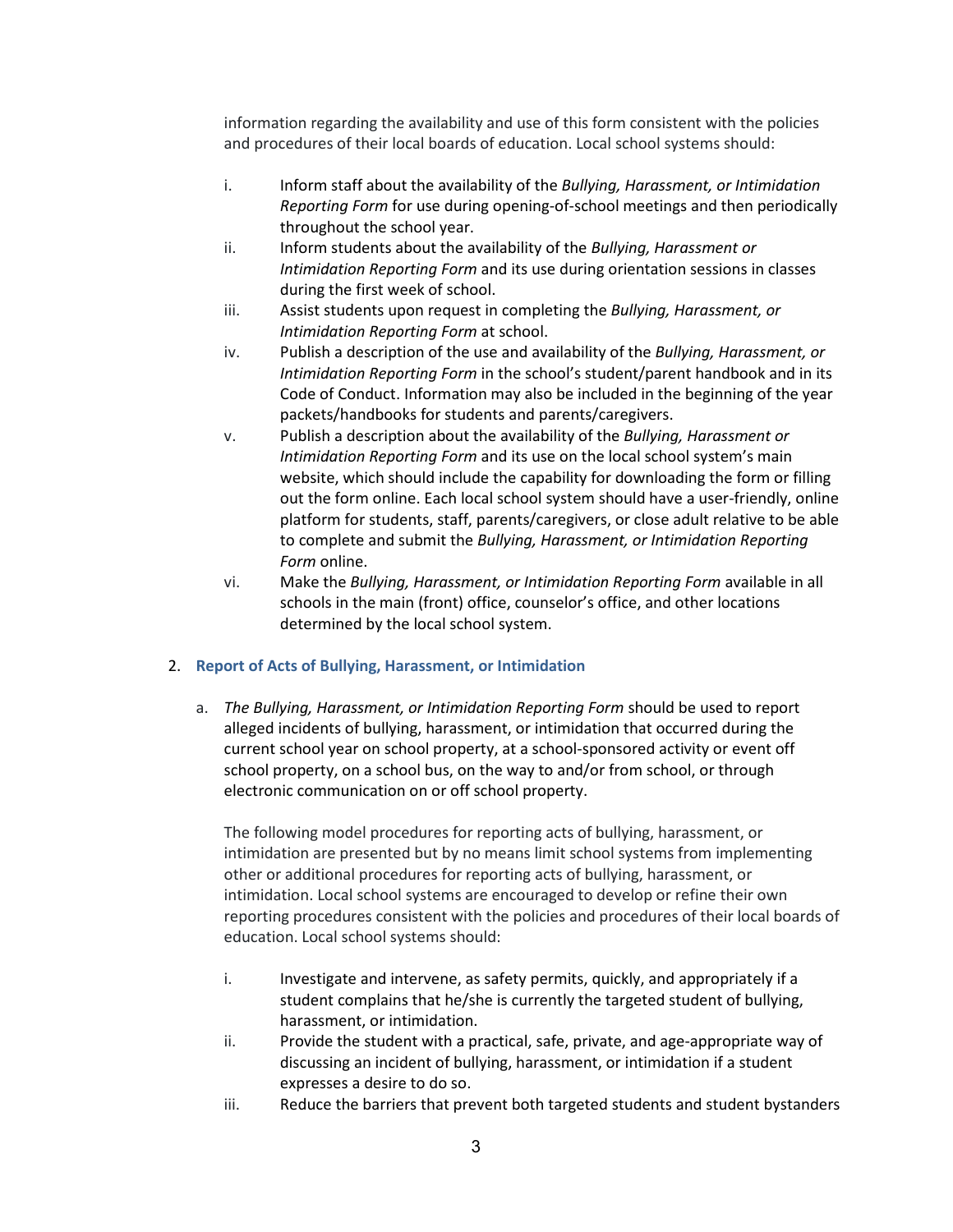from reporting acts of bullying, harassment, or intimidation. Barriers may include feelings of powerlessness, fear of retaliation, and a lack of trust in the adults in the building.

- iv. Devise ways in which the reporting bullying, harassment, or intimidation reporting forms may be submitted to school administration.
- v. Record information obtained from the *Bullying, Harassment, or Intimidation Reporting Form* for data collection, storage, and submission according to the requirements of the statute.
- vi. Provide summary information the school system obtained from the *Bullying, Harassment, or Intimidation Reporting Form* for individual schools and the school system.
- vii. Information obtained from the *Bullying, Harassment, or Intimidation Reporting Form* is confidential and may not be redisclosed except as otherwise provided under the Family Educational Rights and Privacy Act (FERPA) and may not be made a part of a student's permanent educational record.

## 3. **Procedures for Providing Notice of an Act of Bullying, Harassment, or Intimidation**

- a. The school should take prompt action to provide notice to parents.
	- i. A parent or guardian of the alleged targeted student must be notified, within three business days after the date the act is reported.
	- ii. A parent or guardian of the alleged perpetrator must be notified within five business days after the date the act is reported.

#### 4. **Investigation of Acts of Bullying, Harassment, or Intimidation**

a. School administration will address incidents that occur at school or have a connection or nexus back to the school setting, that create a risk of harm to other students while they are at school or interfere with the educational environment.

The following model procedures for investigating acts of bullying, harassment or intimidation are presented but by no means limit school systems from implementing other or additional investigation procedures. School systems are encouraged to develop or refine their own investigating procedures consistent with the policies and procedures of their local boards of education. Local school systems should:

- i. Utilize the *Bullying, Harassment, or Intimidation Investigation Form* (Attachment 2). The incident must be promptly and appropriately investigated by school administration or the administrative designee, consistent with due process rights, using the *Bullying, Harassment, or Intimidation Incident Investigation Form* within two school days after receipt of a reporting form or as timely as possible for school administration.
- ii. Determine whether bullying, harassment, or intimidation occurred by taking steps to verify who committed the act of bullying, harassment, or intimidation and whether others played a role in perpetuating this act. Other related complaints, if any, should be reviewed in making this determination.
- iii. Establish that neither the targeted student nor witnesses should be promised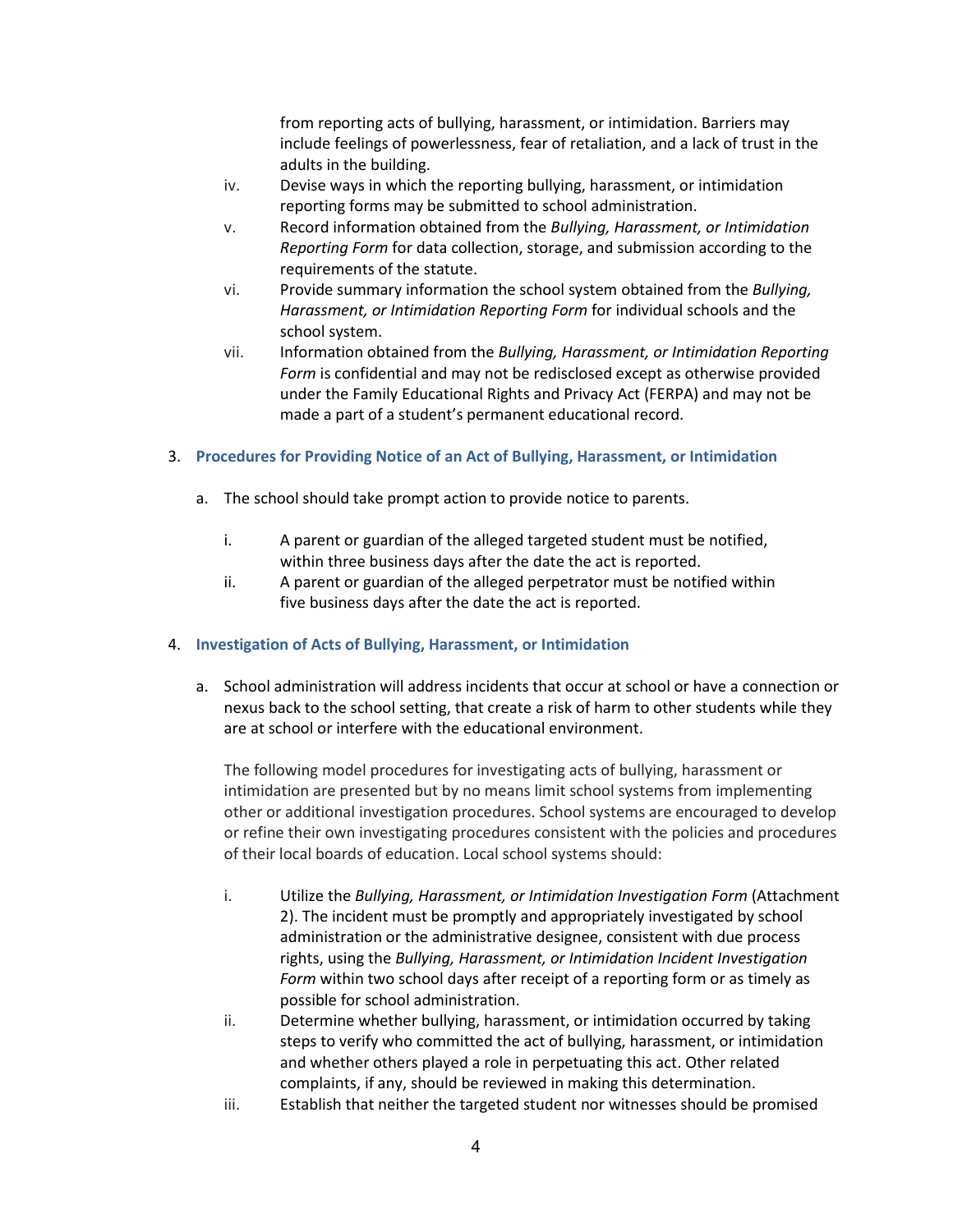confidentiality at the onset of an investigation. It cannot be predicted what will be discovered or if a hearing may result from the ultimate outcome of the investigation. Efforts should be made to increase the confidence and trust of the targeted student and any witnesses. Students should be informed that any information discussed and recorded will be confined to "need to know" status.

- iv. Notify parents of the targeted student and offender of the incident.
- v. Apply consequences and/or remedial actions consistent with due process rights using the range of listed consequences as a guide. The offender should be informed that retaliation against a targeted student or bystander is strictly prohibited and that further administrative interventions may occur if the activity continues.
- vi. Create a written record of the bullying, harassment, or intimidation incident and any disciplinary actions taken, as well as the statements of the targeted student witnesses, and offender. Discussions with all parties should be documented as soon as possible after the event. Any material records or evidence will not be discarded while a criminal investigation or prosecution resulting from the incident is ongoing.
- vii. Conduct separate conferences with the targeted student and offender within two weeks after the investigation to determine whether the bullying, harassment, or intimidation has continued and whether there is a need for further additional interventions or supports. These conferences may occur as part of a counseling intervention. Another follow-up conference or conversation will be held with the targeted student four weeks after the initial follow-up conference to determine if the bullying, harassment, or intimidation has ceased. Local school systems will determine which school system staff will conduct the conference.
- viii. Be aware that some acts of bullying, harassment, or intimidation could also be delinquent acts. If the acts are delinquent acts, the acts shall be reported promptly to the responsible law enforcement agency in accordance with the Code of Maryland Regulations (COMAR) 13A.08.01.15.

#### 5. **Standard consequences and remedial actions**

- a. Consequences and remedial actions for students committing acts of bullying, harassment, or intimidation, students engaged in reprisal or retaliation, and students who have made false accusations shall be consistently and fairly applied after appropriate investigation has determined that such an offense has occurred. Guidelines on consequences and remedial actions include:
	- i. Avoid using exclusionary discipline measures when addressing bullying behavior and should only be used after all other available and appropriate behavioral interventions have been exhausted or if a student's continued presence in school would pose a threat to the safety of others.
	- ii. Consequences for disciplinary infractions should be equitably, consistently, and fairly applied after an appropriate and thorough investigation has determined that a bullying offense has occurred.
	- iii. Schools are encouraged to choose rehabilitative interventions that seek to restore relationships and are designed so students have an opportunity to learn from their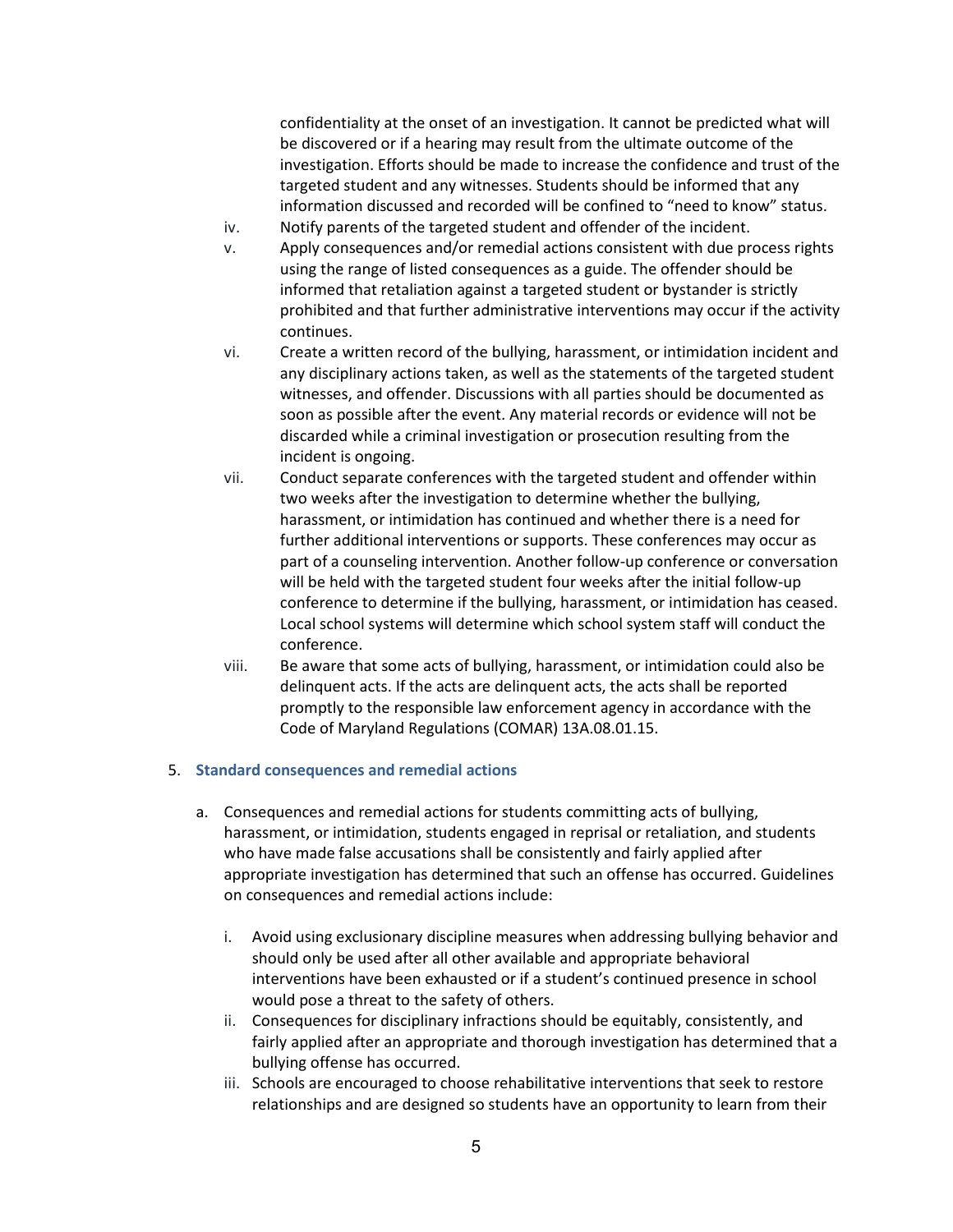mistakes. Schools should assess each bullying situation to determine whether a restorative process is appropriate.

- iv. Schools are encouraged to address bullying behaviors by using culturally responsive, trauma informed, restorative interventions and work with students to problemsolve, repair harm, and restore relationships.
- v. Local school systems are encouraged to develop or refine their own consequences and remedial actions consistent with the policies and procedures of their local boards of education.

#### **E. Interventions and Supports for Students**

Instructions: The local school system's policy must provide information about the types of support services available to the students involved in bullying situations including the alleged perpetrator, targeted student, and any bystander. In addition, the local school systems should consider the following best practices:

- 1. Develop an array of counseling and mental health supports for students involved in bullying situations.
- 2. Utilize a range of integrated tiered supports, providing universal strategies for all students, targeted supports for both potentially vulnerable students and students exhibiting bullying behaviors, as well as individualized, intensive supports for both the student perpetrator(s) and the targeted student(s).
- 3. Develop a continuum of culturally responsive social/emotional support for both targeted students and alleged perpetrators, which are integrated with a trauma informed and restorative approach.
- 4. Provide supports for targeted students that build resilience, increase social connections and peer interaction, reduce the possibility of further episodes of bullying, and that provide a sense of safety and social connection.

#### **F. Prevention and Educational Programs**

Instructions: The local school system's policy must include prevention and educational programs that meet the needs of the students in the local school system and individual schools. School systems and schools must develop a schoolwide evidence based educational program with at least annual training for students, staff, volunteers, parents, and caregivers. In addition, the local school systems should consider the following best practices:

- 1. Design lessons for students on reporting incidents of bullying, harassment, or intimidation and how to support their peers who may be targeted or vulnerable to bullying perpetration.
- 2. Utilize school-wide evidence-based anti-bullying programs implemented as a part of a system of positive behavioral supports and school improvement efforts at all grade levels. Programs should have an emphasis on developing a positive, safe, and restorative school climate in all buildings where all students feel physically and emotionally safe.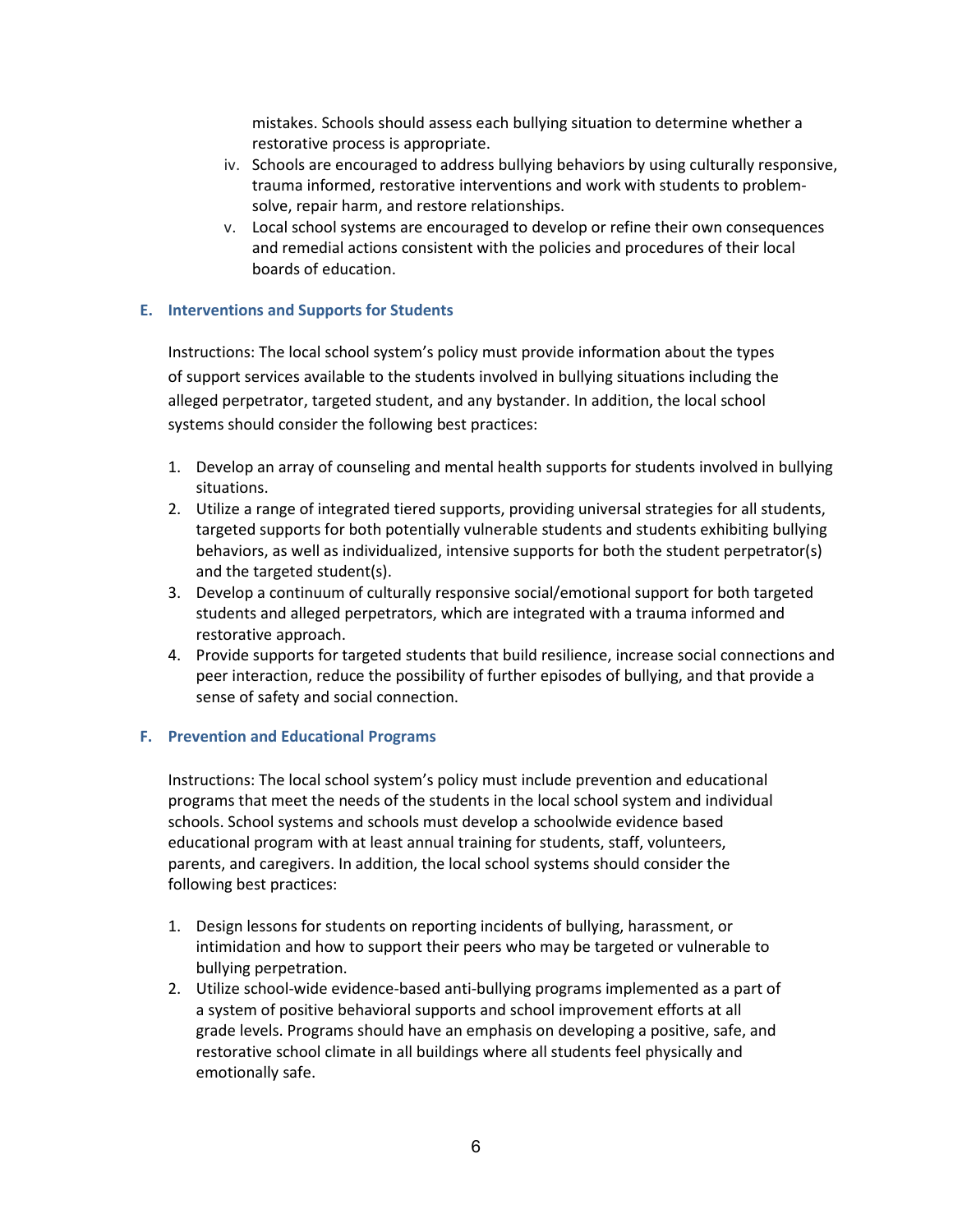- 3. Improve school climate with efforts to promote student involvement in anti-bullying efforts, peer support, mutual respect, and a culture which encourages students to report incidents of bullying to adults.
- 4. Collaborate with families and the community to inform parents about the prevalence, causes, and consequences of bullying, including its central role as a public health hazard, and the means of preventing it.

## **G. Professional Learning**

Instructions: The local school system's policy must include professional learning for faculty and staff which meets the needs of the students in the local school system and individual schools. Development of a training program for teachers and school administrators on the implementation of the model policy with at least annual training is required. In addition, the local school systems should consider the following best practices:

- 1. Offer professional learning that is job embedded and ongoing during the school year.
- 2. Develop ongoing job embedded training opportunities for school administrators using evidence-based practices to cover topics such as reporting, investigating, remediating and follow-up with students and families involved in bullying situations.
- 3. Train teachers and school staff in adopting a multi-tiered, restorative approach to improve school climate and reduce incidents of bullying, harassment, or intimidation.
- 4. Provide strategies to teachers on the development of a safe, supportive, culturally responsive classroom system, integrating social/emotional learning, trauma informed practices, restorative approaches to help all students feel welcomed, included, and connected.
- 5. Provide strategies to teachers and school staff to increase awareness and the ability to identify and appropriately respond to bullying behaviors.
- 6. Provide strategies that increase staff awareness in identifying and supporting students who may be vulnerable to the perpetration of bullying, harassment, or intimidation. This may include students with disabilities, students without social connections, or any student who is perceived as different from their peers.
- 7. As part of a school-wide effort, share information with staff about the importance of adult visibility, especially during non-instructional activities such as lunch, recess, and hallway transitions. School staff should be reminded to be on the look-out for signs of bullying, harassment, or intimidation in all situations.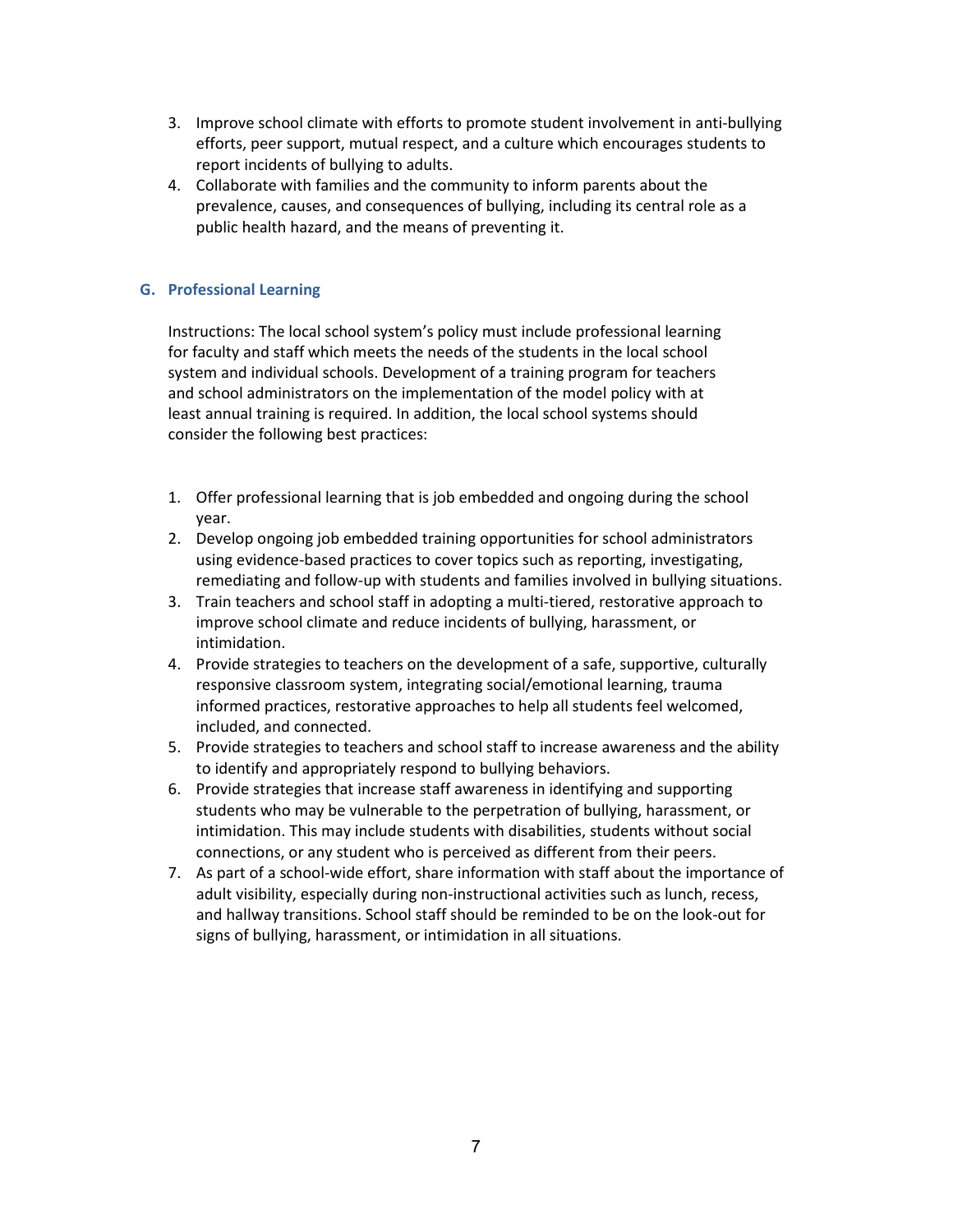## **Attachment 1**

## **BULLYING, HARASSMENT, OR INTIMIDATION REPORTING FORM**

## **Directions:**

The Bullying, Harassment or Intimidation Reporting Form should be used to report alleged incidents of bullying, harassment, or intimidation that occurred during the current school year on school property, at a school-sponsored activity or event off school property, on a school bus, on the way to and/or from school, or through electronic communication on or off school property. School staff will address incidents that occur at school or have a connection or nexus back to the school setting that create a risk of harm to other students while they are at school or interfere with the educational environment.

If you are a student, the parent/guardian or caregiver of a student, a close adult relative of a student, a school staff member, or a bystander and wish to report an incident of alleged bullying, cyberbullying, harassment, or intimidation, please complete this form and return it to the school principal.

You may contact the school for additional information or assistance at any time. (Bullying, cyberbullying, harassment, and intimidation definitions are provided below.)

## **Definitions:**

**Bullying\*–** is unwanted, demeaning behavior among students that involves a real or perceived power imbalance. The behavior is repeated, or is highly likely to be repeated, over time. In order to be considered bullying, the behavior must be intentional and include: 1) *An imbalance of power* (students who bully use their physical, emotional, social, or academic power to control, exclude, or harm others), and 2) *Repetition* (bullying behaviors happen more than once or are highly likely to be repeated based on evidence gathered).

**Cyberbullying\*–** is bullying that takes place over digital devices like cell phones, computers, and tablets. Cyberbullying can occur through texting, apps, or online via social media, forums, or gaming where people can view, participate in, or share content. Cyberbullying includes sending, posting, or sharing negative, harmful, false, or hurtful content about another student. It can include sharing personal or private information about someone else causing embarrassment or humiliation.

**Harassment –** includes actual or perceived negative actions that offend, ridicule, or demean another student with regard to race, ethnicity, national origin, immigration status, family/parental or marital status, sex, sexual orientation, gender identity, gender expression, religion, ancestry, physical attributes, socioeconomic status, physical or mental ability, or disability.

**Intimidation –** is any communication or action directed against another student that threatens or induces a sense of fear and/or inferiority. Retaliation may be considered a form of intimidation.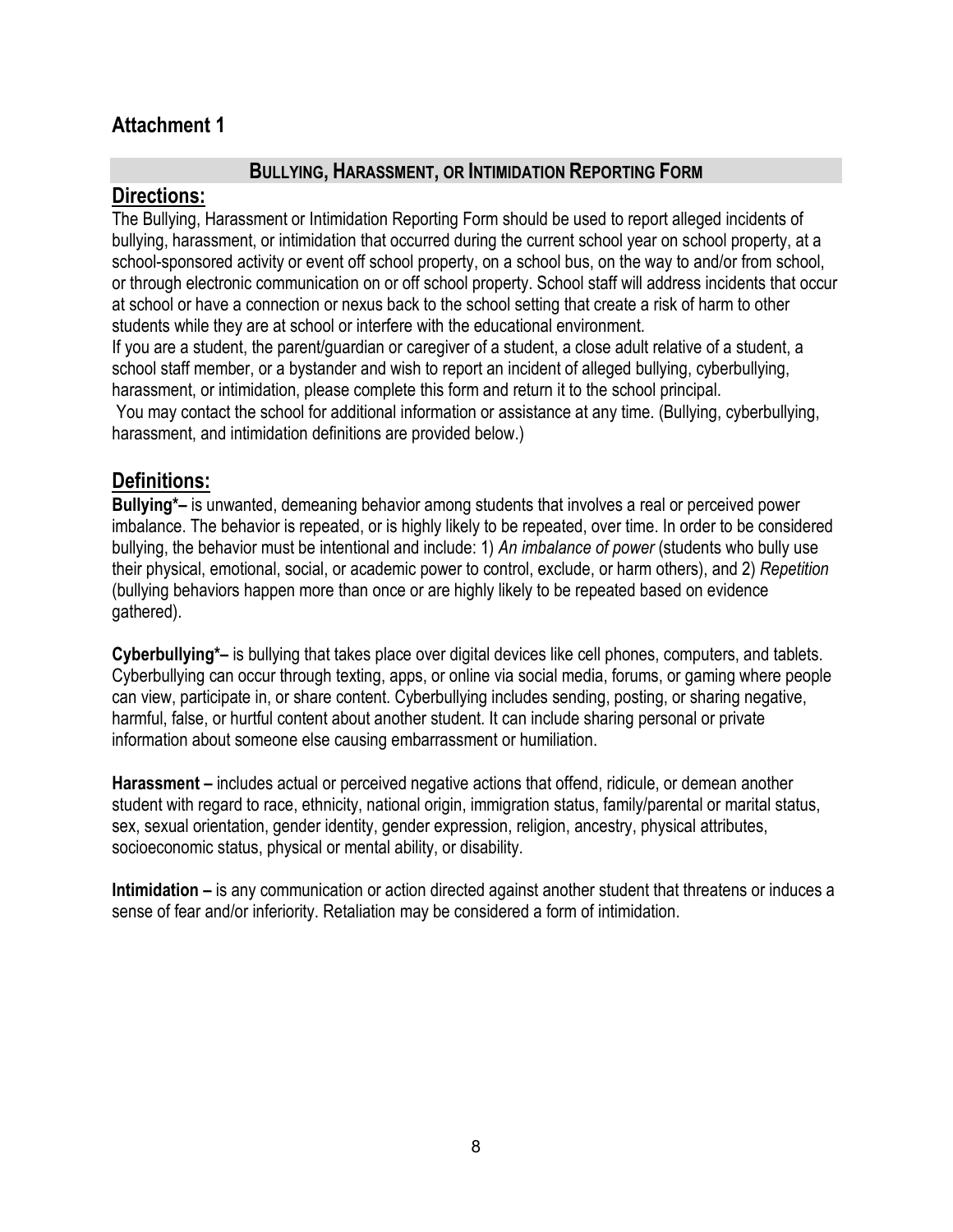## **BULLYING, HARASSMENT, OR INTIMIDATION REPORTING FORM** (**PLEASE PRINT ALL INFORMATION**)  $\text{Total } \hat{\mathbf{C}}$   $\text{Total } \hat{\mathbf{C}}$   $\text{Total } \hat{\mathbf{C}}$   $\text{Total } \hat{\mathbf{C}}$   $\text{Total } \hat{\mathbf{C}}$   $\text{Total } \hat{\mathbf{C}}$   $\text{Total } \hat{\mathbf{C}}$   $\text{Total } \hat{\mathbf{C}}$   $\text{Total } \hat{\mathbf{C}}$   $\text{Total } \hat{\mathbf{C}}$   $\text{Total } \hat{\mathbf{C}}$   $\text{Total } \hat{\mathbf{C}}$   $\text{Total } \hat{\mathbf{C}}$   $\text{Total } \hat{\mathbf{C$ PERSON REPORTING INCIDENT Name: Name: Name: Name: Name: Name: Name: Name: Name: Name: Name: Name: Name: Name: Name: Name: Name: Name: Name: Name: Name: Name: Name: Name: Name: Name: Name: Name: Name: Name: Name: Name: Name Telephone: \_\_\_\_\_\_\_\_\_\_\_\_\_\_\_\_\_\_\_\_\_\_\_\_\_\_\_ E-mail: \_\_\_\_\_\_\_\_\_\_\_\_\_\_\_\_\_\_\_\_\_\_\_\_\_\_\_\_\_\_\_\_\_\_\_\_\_\_\_\_\_\_\_\_\_\_\_\_\_ Place an **X** in the appropriate box: ❑ Student ❑ Parent/guardian/caregiver of a student ❑ Close adult relative of a student ❑ School staff ❑ Bystander

## **1. Alleged Targeted Student(s)**

| Name: | Age: | Days absent as a<br>result of the incident:<br>(if known) |
|-------|------|-----------------------------------------------------------|
|       |      |                                                           |
|       |      |                                                           |
|       |      |                                                           |

## **2. Alleged Witness(es) (if known)**

| Name | School: (if known) | Age: (if<br>known) | <b>Student:</b><br>(Y/N) | Days absent as a<br>result of the<br>incident: (if known0 |
|------|--------------------|--------------------|--------------------------|-----------------------------------------------------------|
|      |                    |                    |                          |                                                           |
|      |                    |                    |                          |                                                           |
|      |                    |                    |                          |                                                           |

#### **3. Alleged Offender(s) (if known)**

| Name | $\sim$ | . | School: (if known) | Age: (if<br>known | Student:<br>(Y/N) | Days absent as a<br>result of the incident:<br>(if known) |
|------|--------|---|--------------------|-------------------|-------------------|-----------------------------------------------------------|
|      |        |   |                    |                   |                   |                                                           |
|      |        |   |                    |                   |                   |                                                           |
|      |        |   |                    |                   |                   |                                                           |

## **4. On what date(s) did the incident(s) happen?**

| Month | Day | Year | Month | Day | Year | Month | Da∨ | Year |
|-------|-----|------|-------|-----|------|-------|-----|------|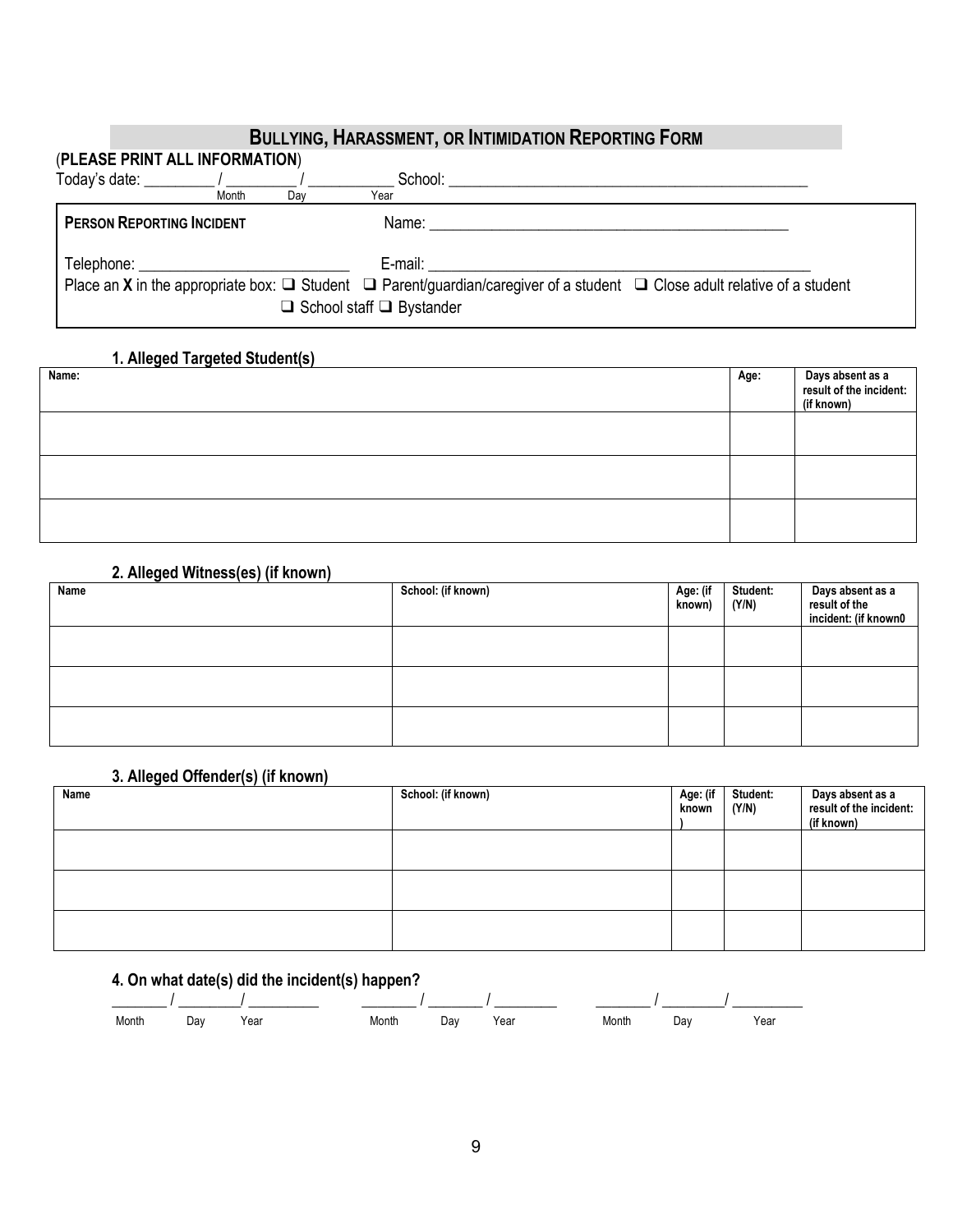## **5. Place an X next to the statement(s) that best describes what happened (choose all that apply):**

- 
- 
- $\Box$  Getting another person to hit or harm the student  $\Box$  Gang related/gang recruitment
- ❑ Teasing, name-calling, making critical remarks, ❑ Human trafficking/prostitution recruitment
- or threatening the student, in person or by other means □ Gender identity harassment
- $\Box$  Demeaning or making the student the victim of jokes  $\Box$  Racial/ethnic harassment
- ❑ Making rude and/or threatening gestures ❑ Sexual harassment
- 
- $\Box$  Intimidating, extorting, exploiting the student  $\Box$  An act or threat of retaliation
- ❑ Actions/comments related to the student's disability ❑ Spreading hurtful rumors or gossip
- $\Box$  Other: (Please Specify)
- ❑ Any bullying, harassment, or intimidation that involves ❑ Actions/comments related to the student's academic performance
	- physical aggression ❑ Actions/comments related to the student's perceived sexual orientation
- ❑ Cyberbullying (social media, text messages, etc.) ❑ Actions/comments related to the student's physical appearance
	-
	-
	-
	-

- ❑ Excluding or rejecting the student ❑ Actions/comments of a sexual nature
	-
	-

## **6. Where did the incident happen? (Place an X next to the statement(s); choose all that apply)**

- ❑ On school property (please specify location) \_\_\_\_\_\_\_\_\_\_\_\_\_\_\_\_\_\_\_\_\_\_\_\_
- $\Box$  On the way to/from school\*
- ❑ On a school bus
- ❑ Off school property or at a school-sponsored activity or event
- ❑ Digital device on school property ❑ Digital device off school property ❑ During virtual learning
- $\Box$  Other (please specify):

\*Will be collected unless specifically excluded by local board policy

## **7. Describe the incident(s), including what the alleged offender(s) said or did.**

**8. Why do you think the bullying, cyberbullying, harassment, and/or intimidation occured?**

**9. Did a physical injury result from this incident? Place an X next to one of the following:** ❑ No ❑ Yes, but it did not require medical attention❑ Yes, and it required medical attention **10. If there was a physical injury, do you think there will be permanent effects?** ❑ Yes ❑ No **11. Was the student victim absent from school as a result of the incident?** ❑ Yes ❑ No If yes, how many days was the student victim absent from school as a result of the incident?

- **12. Did a psychological injury result from this incident? Place an X next to one of the following:**
- ❑ No ❑ Yes, but psychological services have not been sought ❑ Yes, and psychological services have been sought

**13. Is there any additional information you would like to provide?**

**Signature:** \_\_\_\_\_\_\_\_\_\_\_\_\_\_\_\_\_\_\_\_\_\_\_\_\_\_\_\_\_\_\_\_\_\_\_\_\_\_\_\_\_\_\_\_\_\_\_\_\_\_\_\_\_\_\_\_\_\_\_\_\_\_\_\_\_ **Date:** \_\_\_\_\_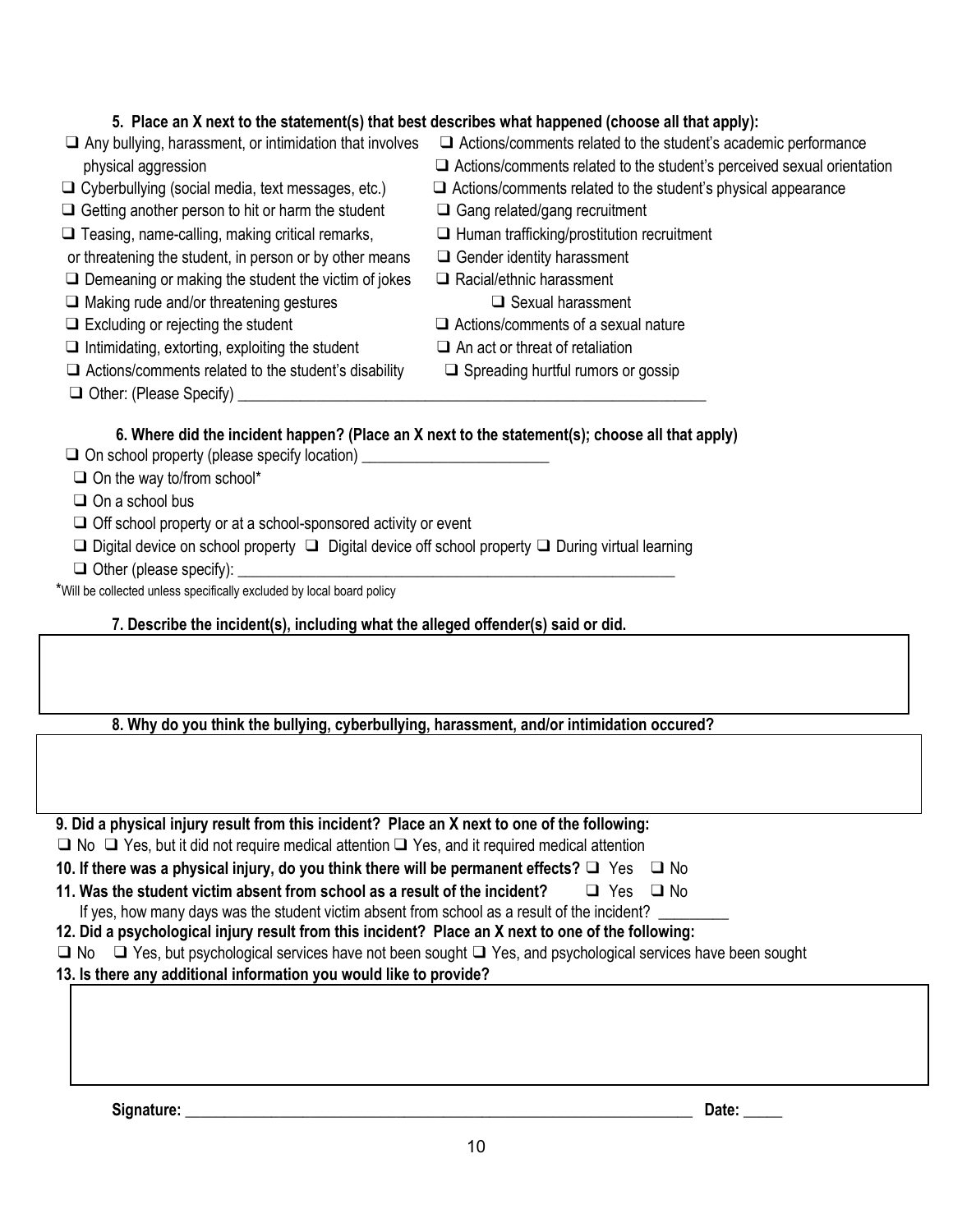## **Attachment 2**

## **BULLYING, HARASSMENT OR INTIMIDATION INVESTIGATION FORM**

Directions: The Bullying, Harassment or Intimidation Investigation Form is a tool for school administration or an administrative designee to investigate reports of bullying, harassment or intimidation that have been documented on a *Bullying, Harassment or Intimidation Form.* School administration or an administrative designee are to utilize the *Bullying, Harassment, or Intimidation Investigation Form* to promptly and appropriately investigate reports of bullying, harassment or intimidation consistent with due process rights, within two school days after receipt of a reporting form or as timely as possible for school administration or administrative designee.

|                                                                                                                        |     |                   |                   |                | Position: ___________________________ |                |                                             |
|------------------------------------------------------------------------------------------------------------------------|-----|-------------------|-------------------|----------------|---------------------------------------|----------------|---------------------------------------------|
| Today's date: $\frac{1}{\text{Mon}}$ / $\frac{1}{\text{Day}}$ / $\frac{1}{\text{Year}}$ School: $\frac{1}{\text{Den}}$ | Day |                   |                   |                |                                       |                |                                             |
| Person Reporting Incident (From reporting form)<br>Name:                                                               |     |                   |                   |                |                                       |                |                                             |
|                                                                                                                        |     |                   |                   |                |                                       |                |                                             |
| Place an X in the appropriate box:<br>□ Student □ Parent/Caregiver □ Close adult relative □ School Staff □ Bystander   |     |                   |                   |                |                                       |                |                                             |
| 1. Alleged Targeted student(s)                                                                                         |     |                   |                   |                |                                       |                |                                             |
| $\overline{\mathsf{Name}}$                                                                                             |     | Age               |                   | <b>IEP Y/N</b> |                                       | incident:      | Days absent as a result of the              |
|                                                                                                                        |     |                   |                   |                |                                       |                |                                             |
|                                                                                                                        |     |                   |                   |                |                                       |                |                                             |
| 2. Alleged Witnesses<br><b>Name</b>                                                                                    |     |                   | Age: (if known)   |                |                                       |                |                                             |
|                                                                                                                        |     |                   |                   |                |                                       |                |                                             |
|                                                                                                                        |     |                   |                   |                |                                       |                |                                             |
|                                                                                                                        |     |                   |                   |                |                                       |                |                                             |
| 3. Alleged Offender(s)                                                                                                 |     |                   |                   |                |                                       |                |                                             |
| <b>Name</b>                                                                                                            |     | Age:(if<br>known) | School (if known) |                | <b>Student</b><br>Y/N                 | <b>IEP Y/N</b> | Days absent as a result<br>of the incident: |
|                                                                                                                        |     |                   |                   |                |                                       |                |                                             |
|                                                                                                                        |     |                   |                   |                |                                       |                |                                             |
|                                                                                                                        |     |                   |                   |                |                                       |                |                                             |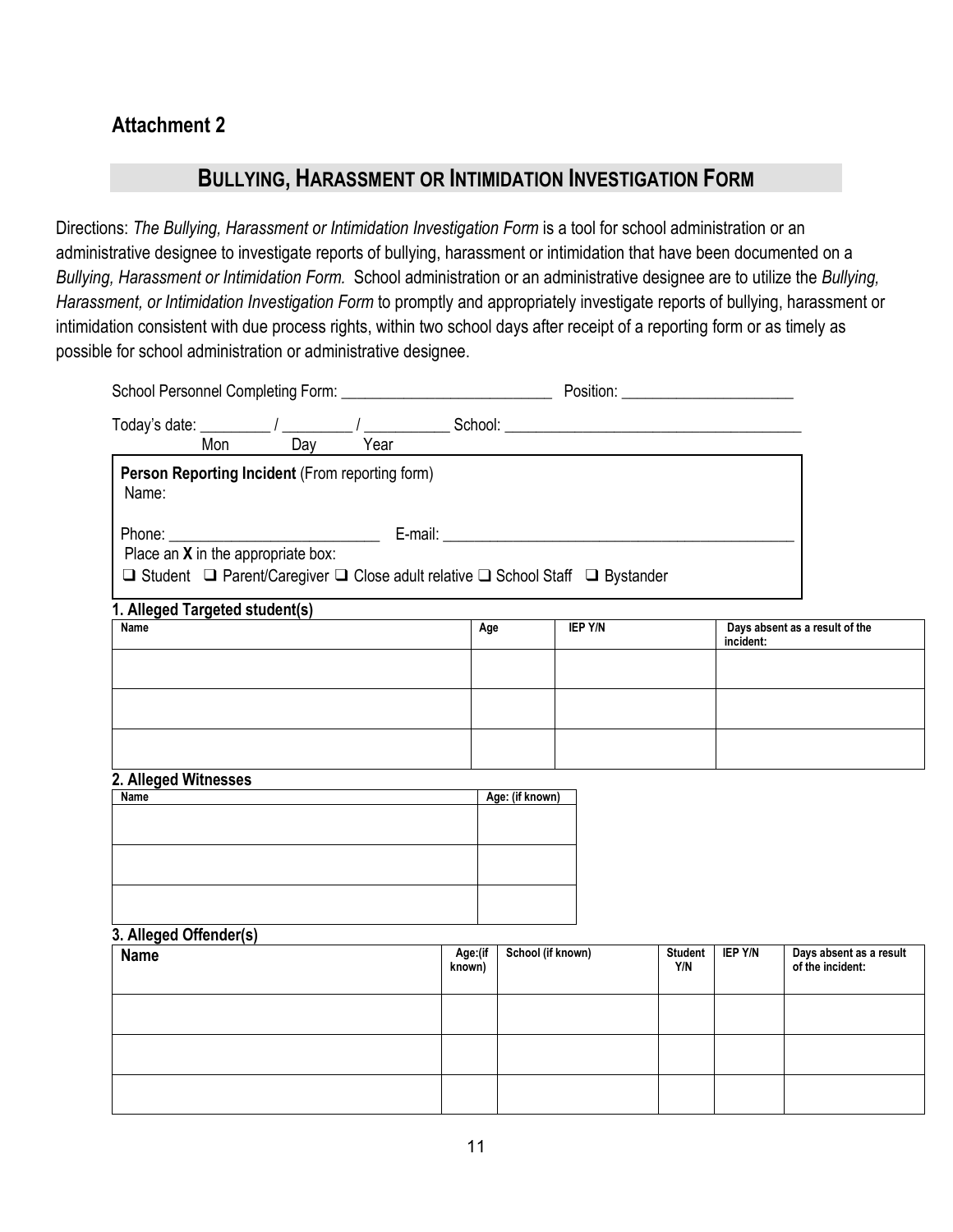### **4. Investigative Actions:**

## **a. Interviews Conducted (check all that apply):**

❑Person Reporting Alleged Incident ❑Alleged Targeted student ❑Alleged Offender ❑ Alleged Witnesses ❑School Nurse ❑ SRO/Law Enforcement ❑ Alleged Targeted student's parent/caregiver ❑ Alleged Offender's parent/caregiver

 $\Box$  School Staff  $\Box$  Previously Investigated and Documented Date  $\Box$ 

Month Day Year

 $\Box$  Other (specify)

## **b. Relevant Documentation/Evidence Collected/Reviewed (check all that apply):**

❑ Witness Statements ❑ Law Enforcement Documentation ❑ Medical Records ❑ Social Media Sites ❑ Video Evidence  $\Box$  Conducted student record review  $\Box$  Other (specify)

## **5. Alleged motive as to why the harassment, intimidation, or bullying occurred (choose all that apply)**

❑ Because of race/ethnicity ❑ Because of national origin ❑ Because of religion ❑ Because of sex ❑ Because of immigration status ❑ Because of family/parental or marital status ❑ Because of socio-economic status ❑ Because of sexual orientation ❑ Because of gender expression ❑ Because of gender identity ❑ Because of disability ❑ Because of physical appearance ❑ To impress others ❑ Just to be mean ❑ Retaliation ❑ Gang related/Gang recruitment ❑ Human trafficking/Prostitution recruitment ❑ Because of another reason (specify)\_\_\_\_\_\_\_\_\_\_\_\_\_\_\_\_\_\_\_\_\_\_ ❑ The reason is unknown ❑ Determined not to be Bullying ❑ Determined not to be Harassment ❑ Determined not to be Intimidation

## **6. Where was the incident reported to have happened (choose all that apply)**

❑ On School Property: ❑ School Cafeteria ❑Classroom ❑Media Center ❑ Office Area ❑ Hallway/Stairs/Transitions ❑Playground/Campus ❑ School Sponsored After School Program ❑ Lavatory ❑ Locker room/Gym

❑ On the way to/from school

❑ On a school bus

❑ Off school property or at a school-sponsored activity or event ❑ Digital Device on School Property

❑Digital Device Off School Property ❑Digital Device During Virtual Learning ❑ Other: \_\_\_\_\_\_\_\_\_\_\_\_\_\_\_\_\_\_\_\_\_\_\_\_\_\_

## **7. Outcome of the Investigation**

❑ It was determined that an incident(s) of bullying, harassment or intimidation has occurred and the appropriate consequences, interventions and supports have been applied based on local school system policies and procedures.

- ❑ It was determined **not** to be bullying, harassment or intimidation due to a lack of a preponderance of evidence.
- $\Box$  This has been identified as a false allegation.
- $\Box$  The alleged incident could not be verified as bullying, harassment or intimidation.
- ❑ Determined as a conflict or other inappropriate behavior, and did not rise to the level of bullying, harassment or intimidation.